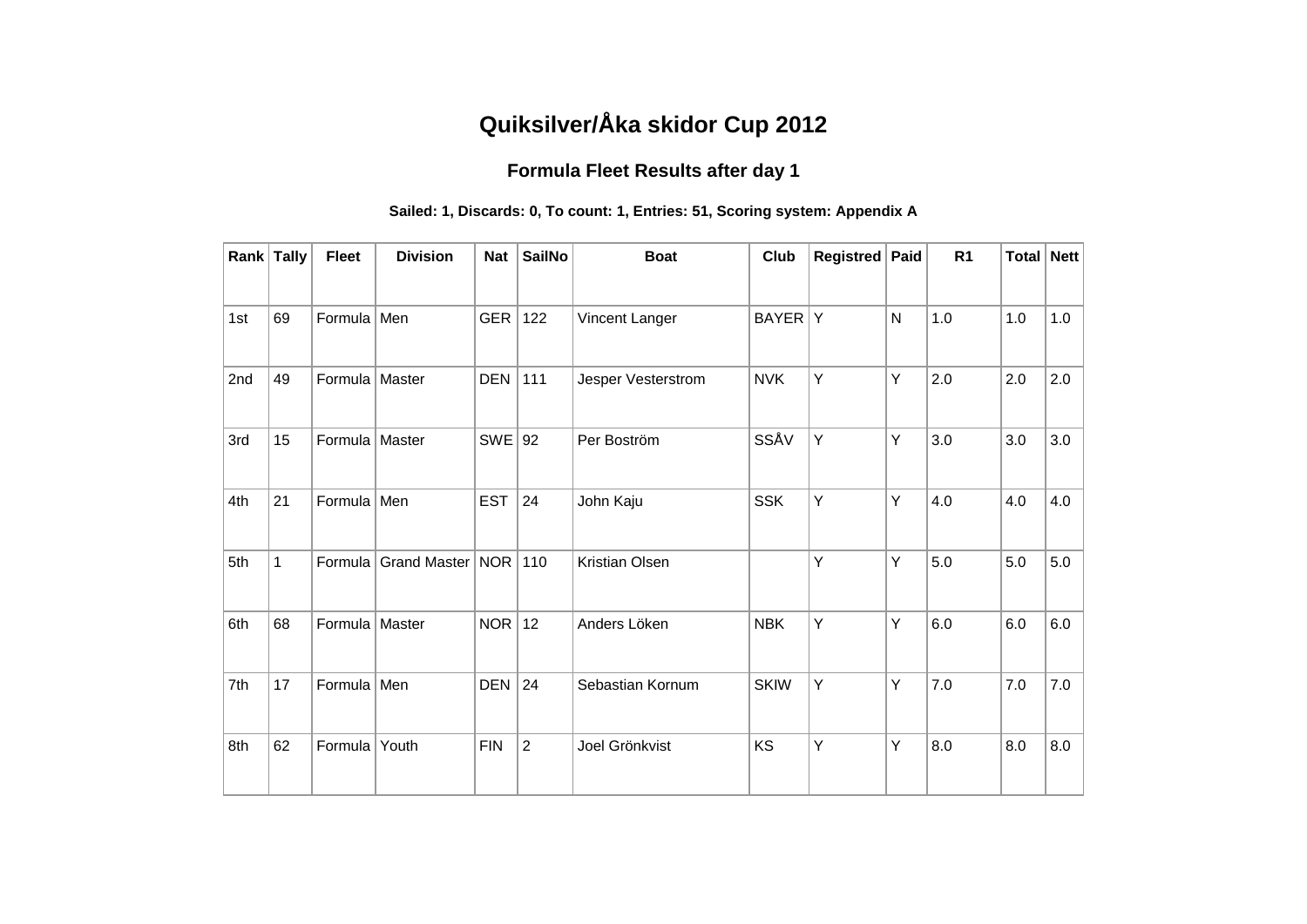| 9th              | 3  | Formula Youth    |                                 | DEN 80     |          | <b>Fredrik Poser</b>       | <b>OEBK</b> | Y | N | 9.0  | 9.0  | 9.0  |
|------------------|----|------------------|---------------------------------|------------|----------|----------------------------|-------------|---|---|------|------|------|
| 10th             | 63 | Formula   Master |                                 | $NOR$ 4    |          | Magne Frönsdal             | <b>SOLA</b> | Y | Υ | 10.0 | 10.0 | 10.0 |
| 11th             | 70 | Formula Master   |                                 | $SWE$ 13   |          | Robert Åberg               | ÖVK         | Y | Υ | 11.0 | 11.0 | 11.0 |
| 12th             | 20 | Formula Youth    |                                 | <b>EST</b> | 12       | Peeter Kask                | <b>EFT</b>  | Y | Υ | 12.0 | 12.0 | 12.0 |
| 13 <sub>th</sub> | 54 |                  | Formula Grand Master   NOR   19 |            |          | <b>Christian Santander</b> | <b>DSF</b>  | Y | Υ | 13.0 | 13.0 | 13.0 |
| 14th             | 19 | Formula Master   |                                 | $SWE$ 21   |          | Stefan Jeleby              | ÖVK         | Y | Υ | 14.0 | 14.0 | 14.0 |
| 15th             | 72 |                  | Formula Grand Master   SWE 8    |            |          | <b>Ulf Sjöstedt</b>        | <b>KSS</b>  | Y | Υ | 15.0 | 15.0 | 15.0 |
| 16th             | 31 | Formula Youth    |                                 | <b>EST</b> | 36       | Roland Mik                 | <b>ROPK</b> | Y | Υ | 16.0 | 16.0 | 16.0 |
| 17th             | 67 | Formula   Master |                                 |            | SWE 7777 | Mats Nilsson               | ÖVK         | Y | Υ | 17.0 | 17.0 | 17.0 |
| 18th             | 71 | Formula   Master |                                 | $SWE$ 76   |          | Jesper Kujala              | <b>TWC</b>  | Y | Υ | 18.0 | 18.0 | 18.0 |
| 19th             | 52 | Formula Master   |                                 | $NOR$ 32   |          | Eirik Underthun            | <b>OSSF</b> | Y | Υ | 19.0 | 19.0 | 19.0 |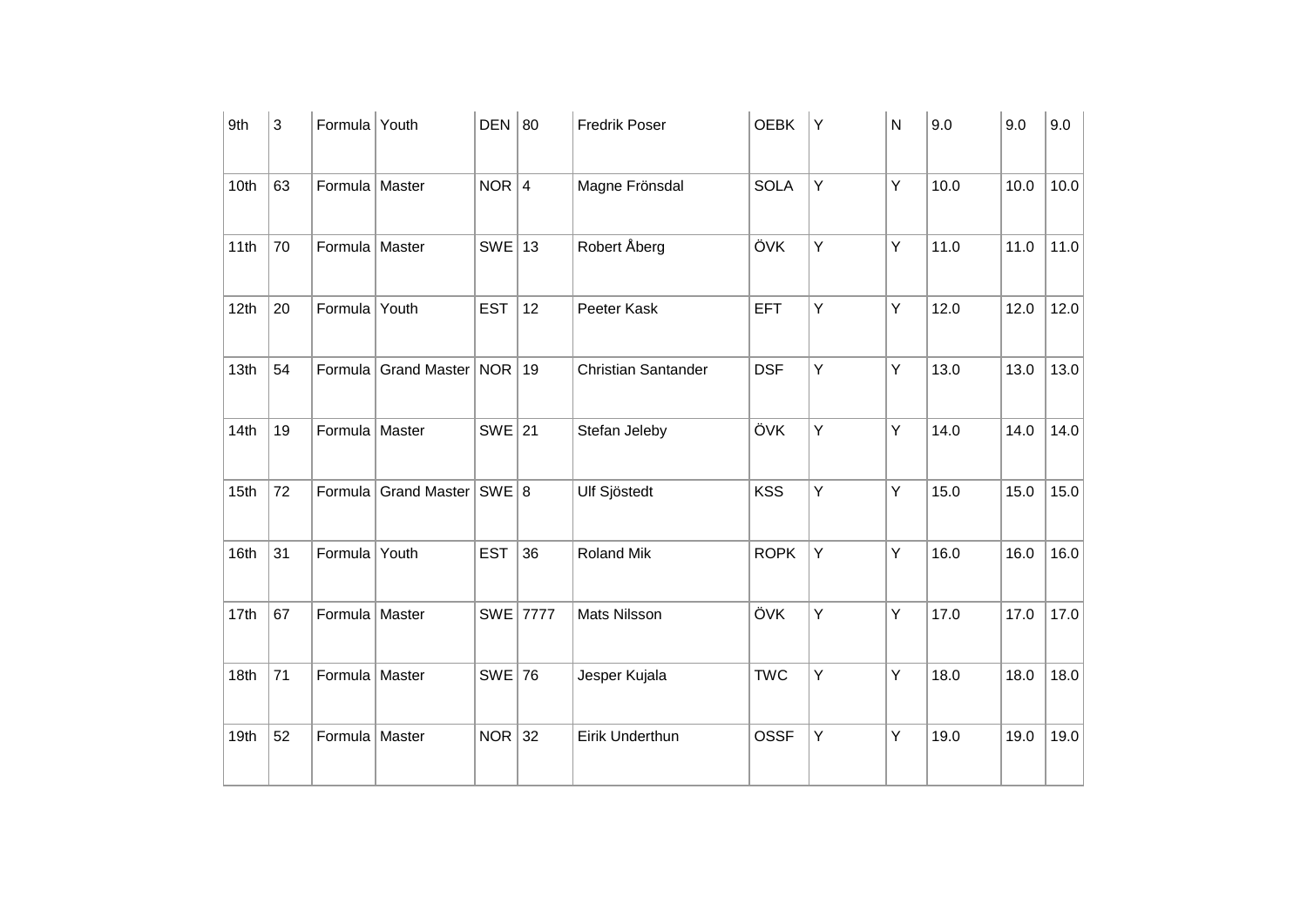| 20th | 5  | Formula Master   |                             | $SWE$ 31   |     | Daniel Nerhagen            | SSDV       | Υ | Υ | 20.0 | 20.0 | 20.0 |
|------|----|------------------|-----------------------------|------------|-----|----------------------------|------------|---|---|------|------|------|
| 21st | 29 | Formula Youth    |                             | $NOR$ 42   |     | Sivert Hovda               | <b>KBS</b> | Υ | Υ | 21.0 | 21.0 | 21.0 |
| 22nd | 65 |                  | Formula Grand Master SWE 2  |            |     | Stefan Voxby               | <b>BSS</b> | Υ | Υ | 22.0 | 22.0 | 22.0 |
| 23rd | 26 | Formula   Master |                             | $SWE$ 301  |     | Mikael Bokell              | ÖVC        | Υ | Y | 23.0 | 23.0 | 23.0 |
| 24th | 64 | Formula Youth    |                             | <b>NOR</b> | 153 | <b>Andrius Sliuburys</b>   | <b>SSK</b> | Υ | Y | 24.0 | 24.0 | 24.0 |
| 25th | 18 | Formula Youth    |                             | <b>DEN</b> | 206 | Fredrik Sommer             | <b>NBL</b> | Y | Υ | 25.0 | 25.0 | 25.0 |
| 26th | 57 | Formula Master   |                             | <b>EST</b> | 217 | Heiko Välop                | <b>SSK</b> | Υ | Y | 26.0 | 26.0 | 26.0 |
| 27th | 66 | Formula Master   |                             | $SWE$ 52   |     | Olaf Seeberg               | ÖVK        | Υ | Υ | 27.0 | 27.0 | 27.0 |
| 28th | 13 | Formula Youth    |                             | <b>DEN</b> | 105 | Sebastian Kaempe           | <b>KJS</b> | Υ | Y | 28.0 | 28.0 | 28.0 |
| 29th | 32 | Formula Youth    |                             | <b>DEN</b> | 416 | Fredric Ramsgaard Örum NBL |            | Υ | N | 29.0 | 29.0 | 29.0 |
| 30th | 53 |                  | Formula Grand Master NOR 20 |            |     | Kjell Strand Jacobsen      | <b>TBK</b> | Υ | Υ | 30.0 | 30.0 | 30.0 |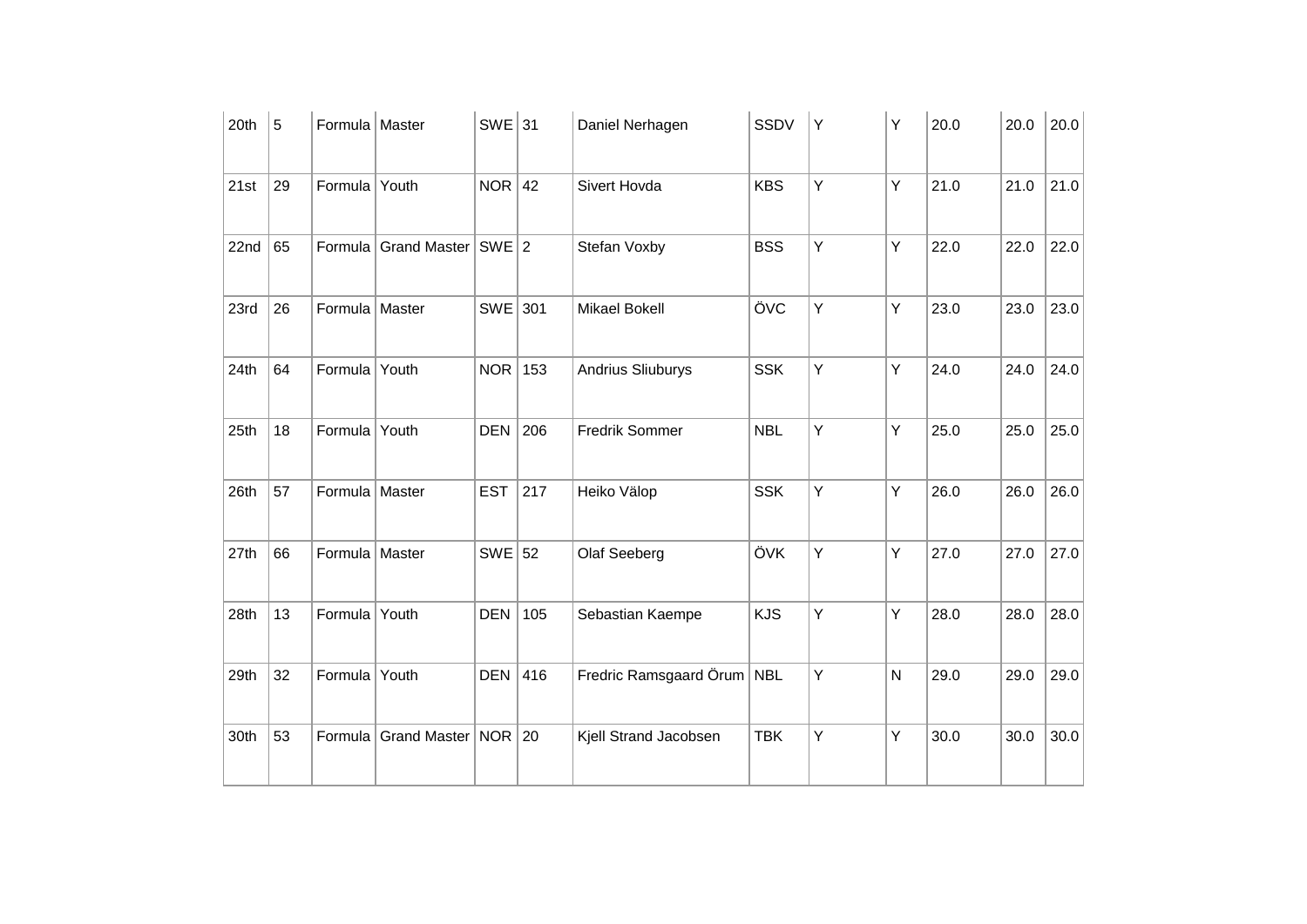| 31st | 16             |                  | Formula Grand Master   DEN   8   |            |     | <b>Henrik Carstens</b> | <b>FWK</b> | Υ | Υ | 31.0 | 31.0 | 31.0 |
|------|----------------|------------------|----------------------------------|------------|-----|------------------------|------------|---|---|------|------|------|
| 32nd | $\,6\,$        |                  | Formula Women                    | DEN 85     |     | Anissa Morath          | ÖBK        | Y | Υ | 32.0 | 32.0 | 32.0 |
| 33rd | 56             |                  | Formula Grand Master             | <b>EST</b> | 264 | Neeme Truumees         | <b>SSK</b> | Y | Y | 33.0 | 33.0 | 33.0 |
| 34th | 61             |                  | Formula Grand Master   SWE   412 |            |     | <b>Mats Hartwig</b>    | ÅWC        | Y | Y | 34.0 | 34.0 | 34.0 |
| 35th | $\overline{7}$ | Formula Master   |                                  | SWE 227    |     | <b>Ulf Jentler</b>     | ÖVK        | Υ | Y | 35.0 | 35.0 | 35.0 |
| 36th | 25             | Formula Master   |                                  | SWE 68     |     | Björn Sundberg         | <b>BIF</b> | Y | Y | 36.0 | 36.0 | 36.0 |
| 37th | 14             | Formula Junior   |                                  | <b>DEN</b> | 15  | Mads Jepsen            | <b>JSK</b> | Y | Υ | 37.0 | 37.0 | 37.0 |
| 38th | 10             | Formula Master   |                                  | <b>DEN</b> | 777 | Sten Buck Hansen       | NB         | Y | Y | 38.0 | 38.0 | 38.0 |
| 39th | 59             | Formula Women    |                                  | <b>EST</b> | 209 | Maarja Kivistik        | <b>SSK</b> | Υ | Y | 39.0 | 39.0 | 39.0 |
| 40th | 48             | Formula   Master |                                  | SWE 114    |     | Stefan Lindmark        | ÖVK        | Y | Y | 40.0 | 40.0 | 40.0 |
| 41st | 60             | Formula Junior   |                                  | <b>EST</b> | 254 | Armand Mäckallas       | <b>SSK</b> | Υ | Y | 41.0 | 41.0 | 41.0 |